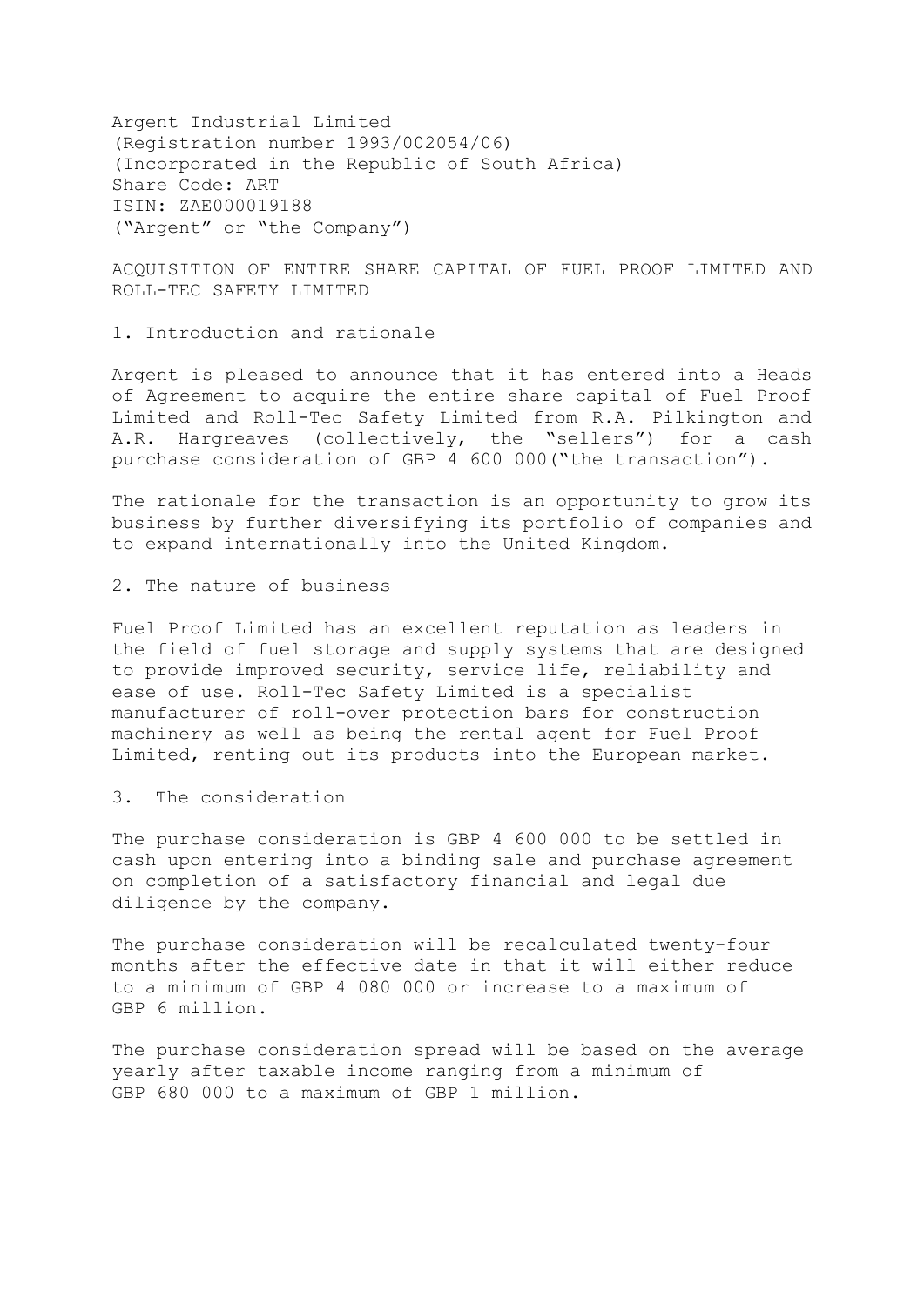## 4. Conditions precedent

The transaction is subject to the fulfilment of the following conditions precedent:

- 4.1 The company, at its sole discretion, will confirm that its satisfied with the outcome of the financial and legal due diligence to be completed by mid-May 2018;
- 4.2 The annual maintainable income after annual tax must not be less than GBP 680 000;
- 4.3 The sellers provide warranties regarding the legal and tax matters as well as warranting the assets, liabilities and product warranties; and
- 4.4 Other conditions that are customary for a transaction of this nature.
- 5. Effective date

The effective date of the transaction is the commencement of business on the first day of the month succeeding the month in which the conditions are fulfilled.

- 6. Financial Information
- 6.1 The net value of the assets attributable to the business amounts to GBP 2.2 million.
- 6.2 The profits attributable to the business amounts to GBP 680 000 after taxation.
- 6.3 The financial information contained in this announcement has not been reviewed or reported on by Argent's auditors.
- 7. Categorisation
- 7.1 As the transaction amounts to more than 5% but less than 30% of the market capitalisation, the transaction is classified as a category 2 transaction in terms of paragraph 9.5 of the JSE Listings Requirements.
- 7.2 This announcement is made for information purposes only and no action is required by Argent shareholders with regards to the transaction.
- 7.3 The Company will advise shareholders once all the conditions precedent to the transaction have been fulfilled.